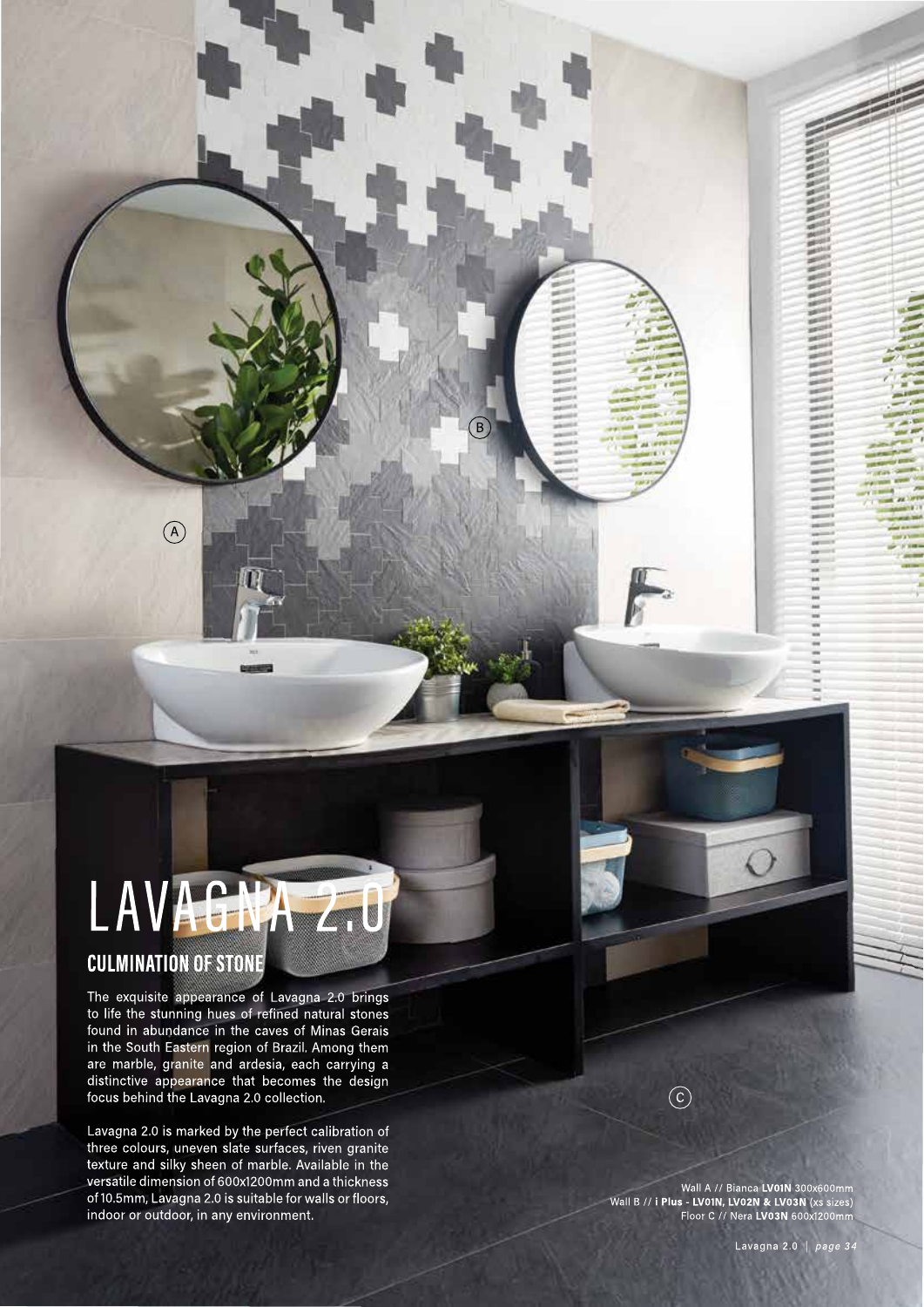

### **COLOUR SHADES AND LUSTRE IN COMPLETE HARMONY**

The stone caves of Minas Gerais in Brazil is the design inspiration behind the smooth shades and colour behind Lavagna collection.







Nera LV03N

Bianca LVOIN Grigio LVO2N

### **FIVE SIZES TO MULTIPLY DESIGN CREATIVITY FOR MODERN ARCHITECTURE.**

| 600 x 1200 |  |  |
|------------|--|--|
|            |  |  |
|            |  |  |
|            |  |  |
|            |  |  |
|            |  |  |
|            |  |  |
|            |  |  |
|            |  |  |
|            |  |  |
|            |  |  |



Wall// Decors **LV03MCN** 300x300mm

### **DECORS MOSAIC**

Every piece is hand-crafted with geometry and symmetry in mind, cut using the latest water jet technology and assembled by hand to create a fascinating tile tapestry in your home.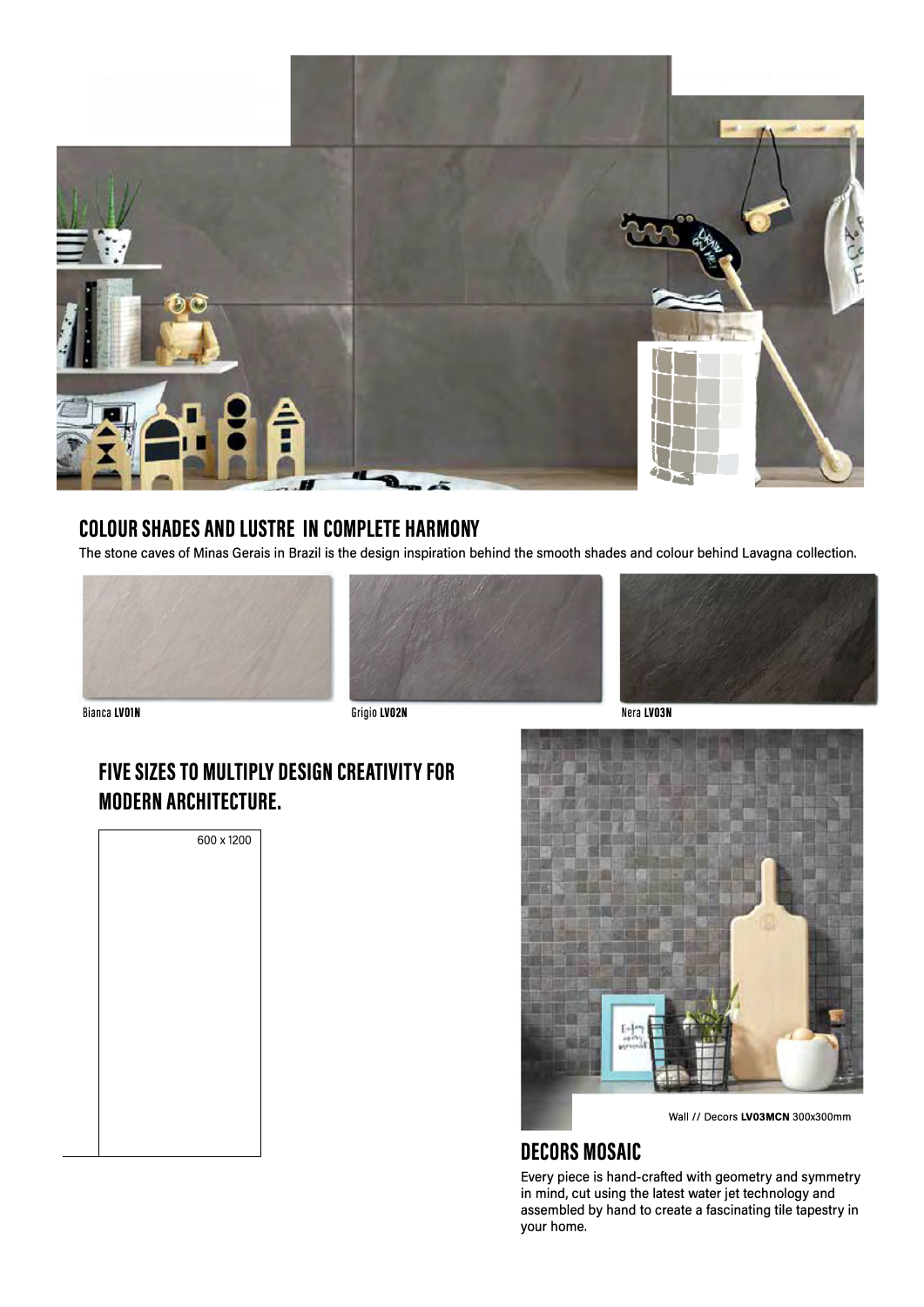# **MO SIZ<br>DU ES<br>LAR IIIII.**

### HAVE A DESIGNER'S TOUCH<br>FULLY LOADED IN A BOX

In the Feruni modular box, a few sizes of tiles are combined to form exceptional design patterns when installed. Complex patterns are now within reach with precision pre-cut sizes for easy assembly. Calculating of quantity for different sizes is now simplified and made easy in a box.

院馆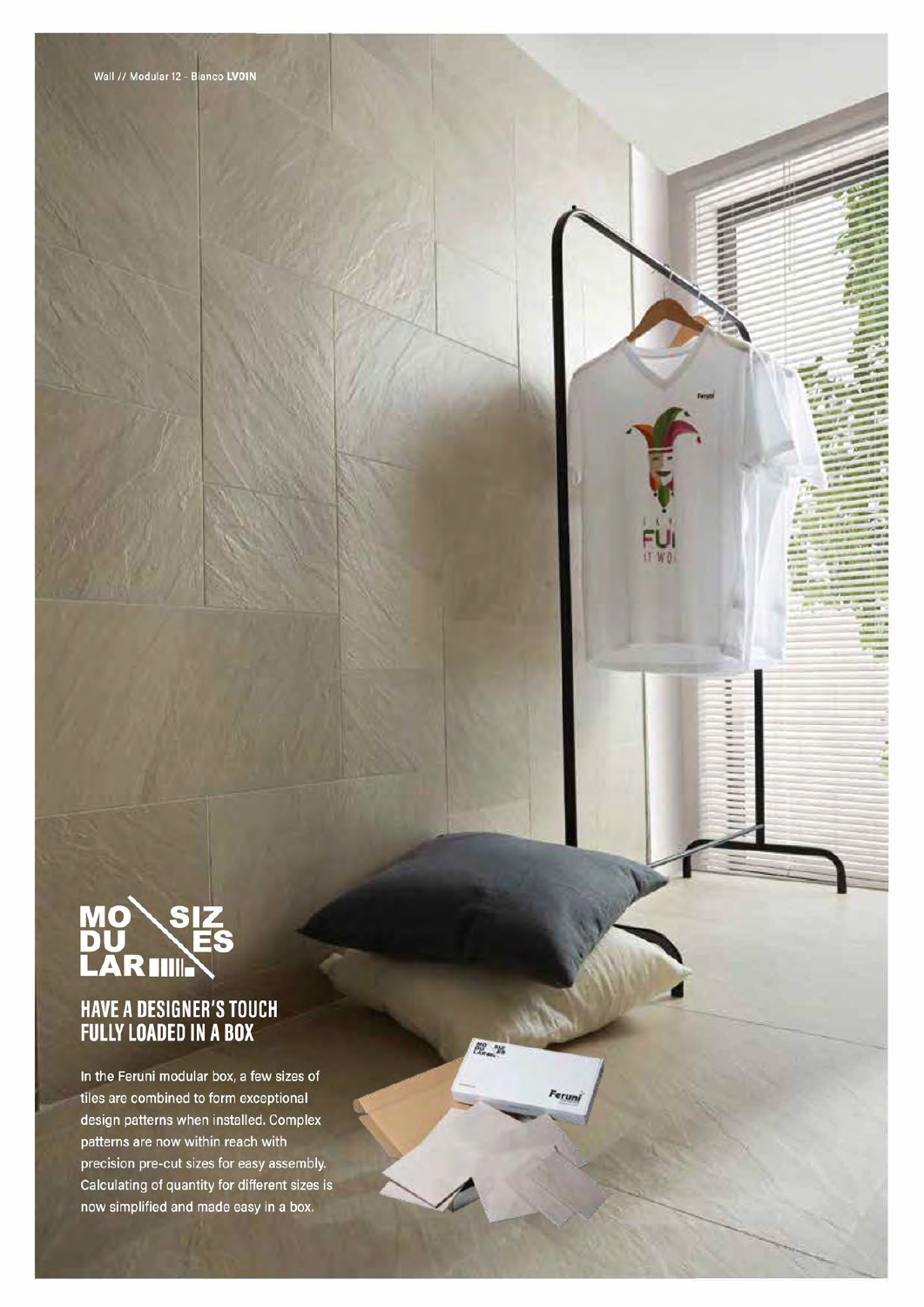## Natural Stone Design

### Glazed Porcelain Tiles 3 colours | 1 size | 1 surfaces



Nera LV03N